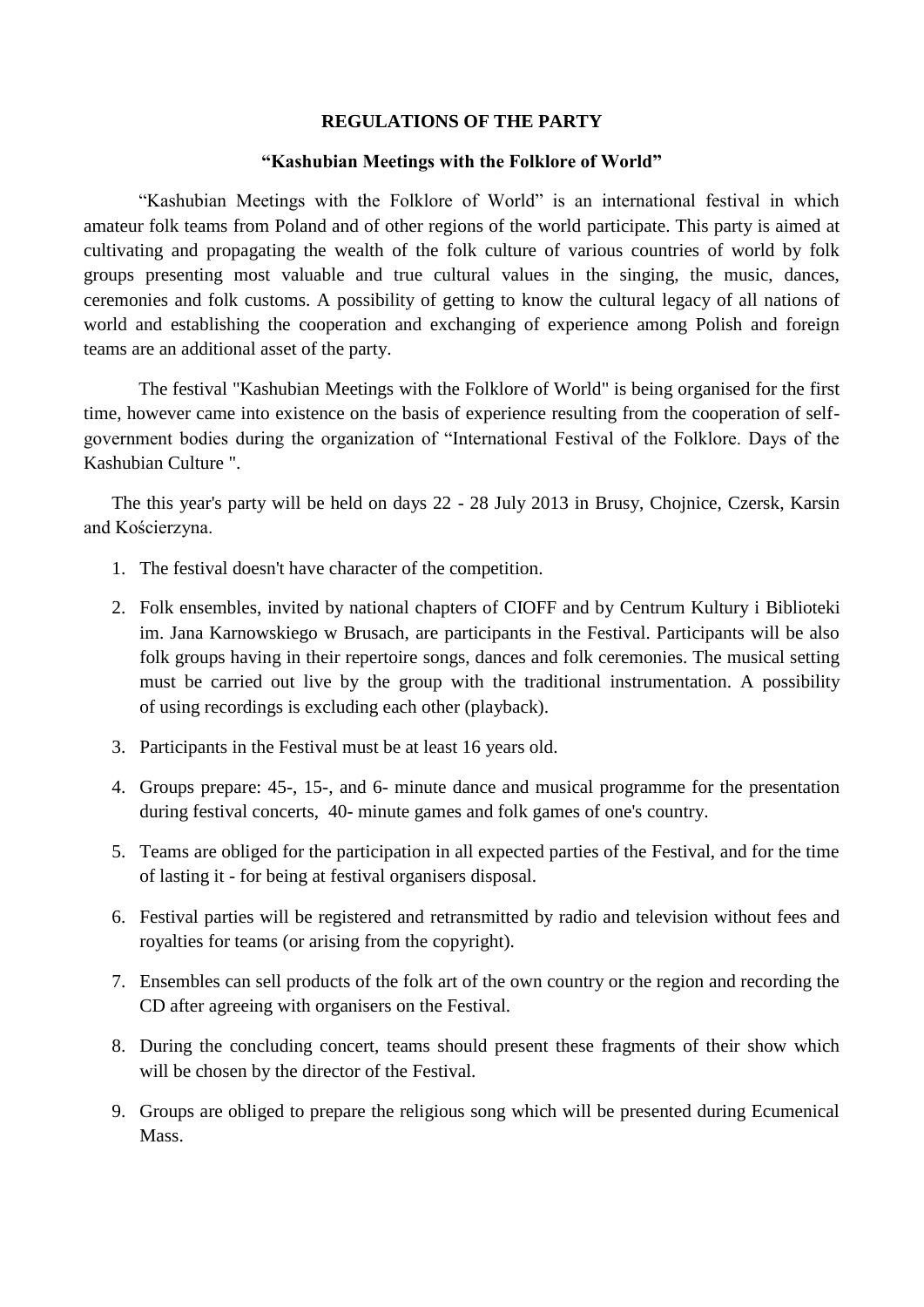- 10. Organisers guarantee: a guide translator of English. In the group should be people speeking English.
- 11. Organisers pay for transport of international teams on the territory of Poland.
	- Organisers provide a free of charge coach for the purposes of an achievement of a programme of the Festival for international teams arriving by plane.
	- International groups having an own coach receive the phrase of operatings costs of the vehicle in the form of vouchers to fuel in the petrol station appointed by the organiser for using it to the purposes of the realization of the programme of the stay prepared by organisers.
- 12. Organisers are not responsible for the exploitation faultiness of vehicles of participants.
- 13. Organisers of the Festival provide the free of charge board and lodging for participants for everyone categorised, exclusively in the duration according to the rules determined of the party. The number of team members including accompanying people and drivers cannot cross 35 people. For the possible participation of every additional person a payment will be numbered of the amount 500 PLN for entire stay. By way of bilateral negotiations, organisers can give consent to other conditions of the stay at the Festival.
- 14. Organisers do not plan the extra financial compensation for the stay at the Festival.
- 15. Participants of the Festival are obliged to cover for each other in their country in the case of illnesses and unfortunate accidents. Organisers do not incure medical costs and other costs resulting from random cases.
- 16. Insurance declaration along with the personal insured list must be delivered to the Organiser on day of arrival.
- 17. One should report desire for the participation in the party to 15 March 2013, sending to organisers the filled in card of the participation with the help of the traditional mail or the electronic mail, along with recording the up-to-date program / 30 min. / on the plate DVD. Moreover one should send vital statistics about the group and 4 current photographer which will be exploited in advertising publications.
- 18. The formal invitation on the Festival will be sent to 30 April 2013.
- 19. About the resignation from the participation one should take the decision the latest to 31 May 2013.
- 20. Groups, towards which the consent to entry Poland is required, must to fulfil the duty of being granted a visa to 20 July 2013.
- 21. Sending the filled in card of the application for the festival office is tantamount to the agreement on conditions of regulations and processing personal details.